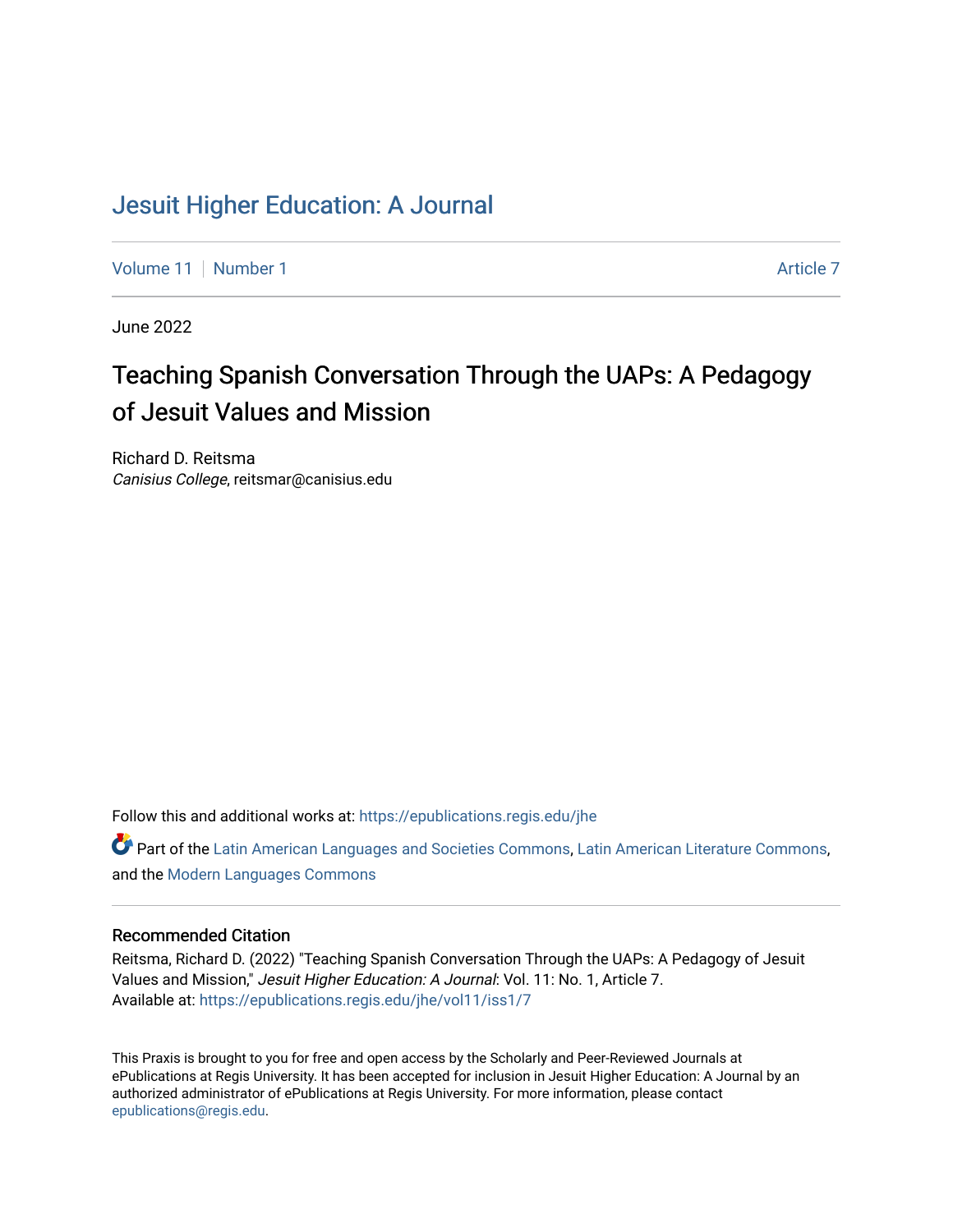## **Teaching Spanish Conversation Through the UAPs: A Pedagogy of Jesuit Values and Mission**

Richard D. Reitsma Associate Professor of Spanish Faculty Associate Dean for Inclusion and Engagement Canisius College [reitsmar@canisius.edu](mailto:reitsmar@canisius.edu)

#### **Abstract**

This praxis piece explores the development of a Jesuit focused pedagogy within the context of a Spanish language conversation course. The author begins by defining the origins of the pedagogy employed in this course and how it came to be centered around the Universal Apostolic Preferences of the Society of Jesus (UAPs) which consist of the following goals: 1) Showing the way to God/goodness/hope through discernment; 2) Walking with the excluded, the poor, the outcasts of the world, those whose dignity has been violated, in a mission of reconciliation and justice; 3) Journeying with youth, to accompany young people in the creation of a hope-filled future; and 4) Caring for our Common Home to protect and renew creation. The author elaborates on various pedagogical strategies including community-based service learning, dual immersion, *tertulias*, interviews, geocaching project, immersion experiences, Role Playing Games (RPGs), and guest lectures; and demonstrates assessments and outcomes which align with and enhance the processes of discernment around the UAPs. The paper concludes with an examination of outcomes of this pedagogical approach through the processes of discernment, reflection, and action. A schedule/syllabus is also included in the appendix.

#### **Background**

I have been teaching some version of a Topics in Conversation course for a decade, every other semester, at Canisius College in Buffalo, NY. The course has evolved over time but has almost always been focused on the theme of movement within the context of Latin America. Gradually, the course came to focus primarily on migration, with a strong emphasis on migration into the US. At one point some students might have felt that it went too much into migration in the US without sufficient variety on other aspects of movement and migration, which I concede was probably true. In light of that, I was searching for ways to modify the class content and structure and I struck upon the idea of organizing the class around the [Universal Apostolic Preferences](https://www.jesuits.global/uap/) of the Society of Jesus (UAPs) which consist of the following goals:

- 1) Showing the way to God/goodness/hope through discernment;
- 2) Walking with the excluded, the poor, the outcasts of the world, those whose dignity has been violated, in a mission of reconciliation and justice;
- 3) Journeying with youth, to accompany young people in the creation of a hopefilled future; and
- 4) Caring for our Common Home to protect and renew creation.

Combining the UAPs with the Jesuit pedagogical approach of reflection, discernment, and action has proven to be fruitful in organizing my teaching around themes of in/justice, contextualizing the course in real world experience, and deepening cultural understanding, all while immersing the students in Spanish language experiences through a variety of techniques outlined below.

Th[e UAPs,](https://www.jesuits.global/uap/) [the Ignatian Year](https://www.jesuits.org/spirituality/ignatian-year/) (lasting until June 2022, marking the 500<sup>th</sup> anniversary of St. Ignatius's conversion, which began when struck by a cannonball on May 20, 1521), Cannonball Moments, and similar Jesuit-informed ideas had been percolating in my head for a number of reasons in the last few years. This stemmed in part from the election of the first Jesuit Pope Francis, the beatification of Fr. Romero, an event I saw celebrated in San Salvador, and my own participation in the Canisius Colleagues' Program,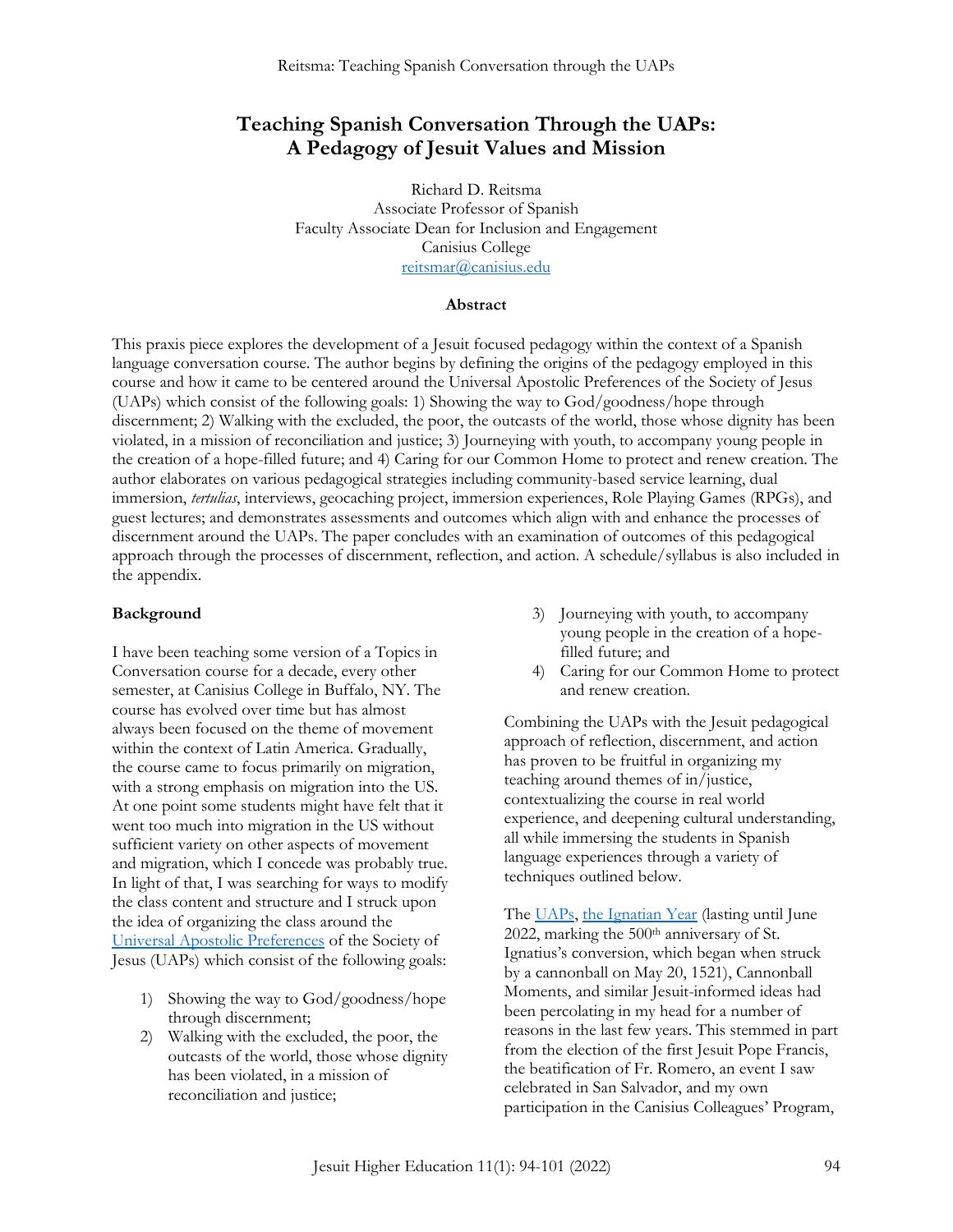a program of formation about Jesuit values, mission, and identities (particularly around issues of in/justice and pedagogies of reflection, discernment, and action).

This curriculum was also developed through a Canisius College Mission & Identity Grant which I shared with my colleague Dr. Secil Ertorer in Sociology. Some of this pedagogical development was also in response to my own evolution on themes of migration thanks to Campus Ministry trips to El Salvador (where I met Sr. Peggy O'Neill of [Centro Arte para la Paz\)](https://capsuchitoto.org/) and twice to the US-Mexico Border with [Kino Border Initiative](https://www.kinoborderinitiative.org/mission-and-values/) (where I met Joanna Williams, Jaret Ornelas, and Fr. Pete Neely, among others). I had traveled with our former campus minister and Officer of Mission & Identity, Sarah Signorino, to KBI, and I had taught and later worked with another former campus minister, Kaitlynn Buehlmann. The three of us, along with other colleagues at the college, developed the Borders & [Migrations Initiative.](https://blogs.canisius.edu/border/) I was inspired to found that initiative after seeing that students, upon returning from profound immersion experiences abroad, faded away. As the staff at KBI exhort us to do, I felt challenged and called to act after what I had witnessed at the border. From that contemplative challenge rose the [Borders & Migrations Initiative](https://blogs.canisius.edu/border/) at Canisius College which includes a bilingual speakers series featuring writers, artists, filmmakers, and social actors locally, nationally, and internationally, workshops, films, art installations, intentional service-learning partnerships, and a teaching toolkit.

#### **Structure of Praxis**

The integration of the UAPS into the conversation course was a natural fit and a perfect distillation of the approach I had been taking to the course, giving it a more cohesive narrative and structure. We start the course with a conversation about the UAPS and transformative experiences, also known as "[cannonballs](https://ignatiansolidarity.net/blog/2021/05/20/cannonball-moments-year-of-ignatius/)", and discuss our own cannonball moments, and our search for God/the good/hope. The course is then broken down into component parts exploring different aspects of the UAPS.

The pedagogical aim for the course is to help students experience a *concientización*, a

transformative awakening that will continue beyond the confines of the class. While of course my focus is necessarily on teaching language skills, having students use language within the context of social interaction with those themes of the UAPS accomplishes the pedagogical goal of improving skills through a focus on a mission-oriented goal of showing the way to hope through constant reflection and discernment, accompanying the marginalized, journeying with the youth, and advocating for the environment in the process of advocating for a more just world*.* Consequently, the course employs a variety of communication strategies for students to practice and enhance their language skills. These strategies include the following practices.

#### **UAP 1: Finding God, goodness, hope**

Given that my students come from a wide variety of backgrounds and faith traditions, I look at the first UAP as a journey toward finding goodness and hope, to motivate us to reflect on the other UAP, discern and understand, and then take a hope-filled, hope-motivated action. This is done throughout the course, as students watch films and documentaries, speak with people from the various communities of marginalization, and perform their service-learning. We analyze approximately two films per week from Latin America, exposing the students to a wide variety of accents and cultural experiences. Students also read and hear testimonials from immigrants, deportees, and social actors locally, nationally, and internationally. These films, testimonials, and conversations present the narratives of migrants and other marginalized peoples and show students how people find and maintain their journey toward God, goodness, and hope. These activities also provide the students with a basis and framework for discernment, reflection, and action.

Some important examples of "showing the way to God" involve conversations with guest speakers such as Fr. Pete Neely of Kino Border Initiative in Nogales, Arizona/Sonora, and Sr. Peggy O'Neill

of Centro Arte para la Paz in Suchitoto, El Salvador. These inspiring individuals share their own cannonball moments and their resultant lives of service. These elders are both personable and inspiring, and in addition to sharing their own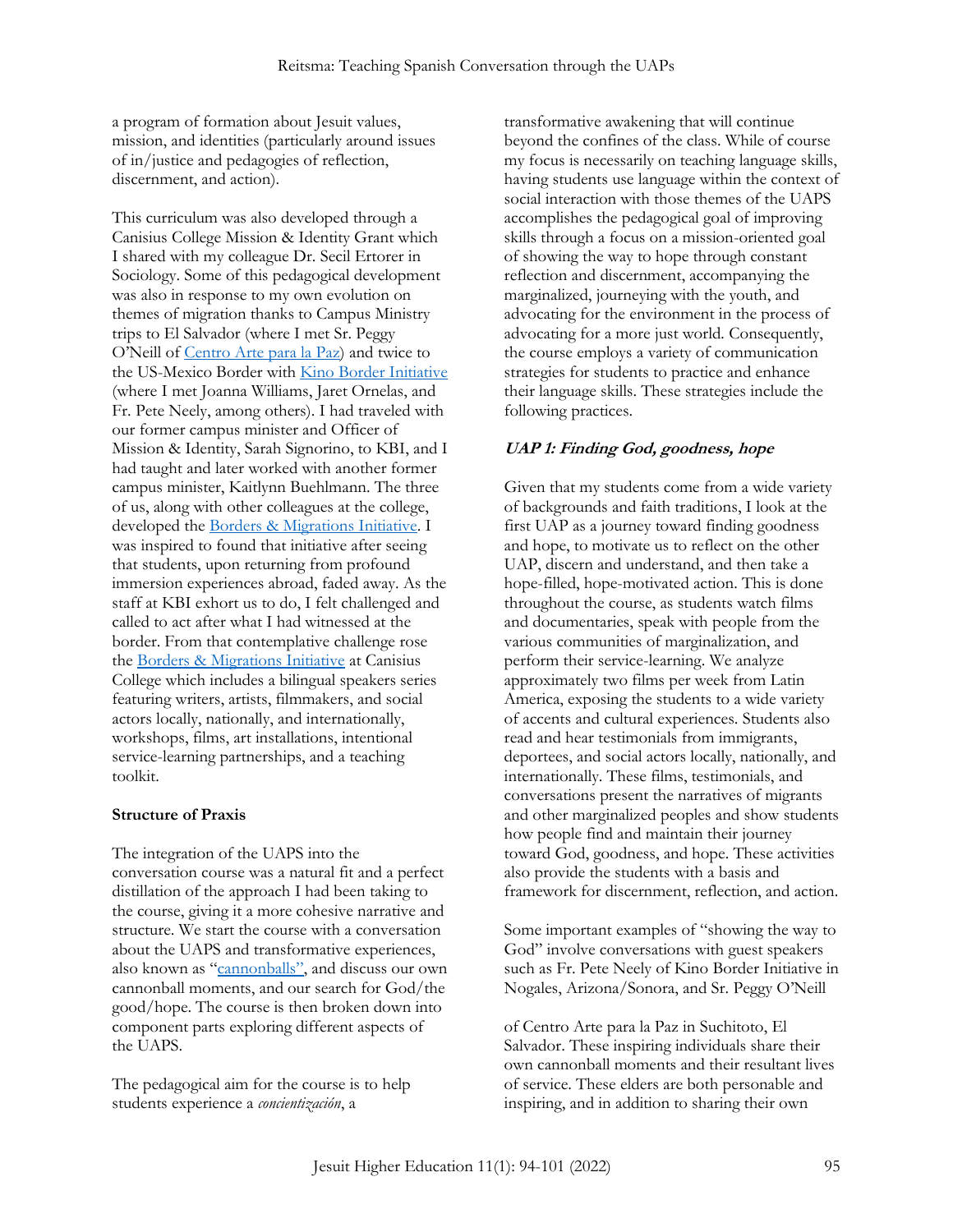journeys toward God and their processes of reflection, discernment, and action, they do so in Spanish or Spanglish, demonstrating to my students that one's Spanish needn't be fluent to be impactful, and important lesson for language skills as well as for students who feel overwhelmed by the world's problems.

#### **UAP 2: Walking with the excluded, the poor, the outcasts of the world, those whose dignity has been violated, in a mission of reconciliation and justice**

This UAP is addressed through the films, and then more deeply through direct conversations with migrants, detainees, and social activists in the US and abroad. Some of these pedagogies which address both Spanish language fluency and themes of accompaniment include the following actions.

After exploring the UAPs and cannonball moments, students meet with and learn from lawyers (who also happen to be former students) who practice immigration law. Despite learning about the laws impacting immigrants, students don't fully appreciate the depth of the experience until they begin to walk with them. The process of accompaniment then takes several forms.

I employ a type of "Role Playing Game" or Real-World Simulation Activity. This takes the form of an Immigration Simulation which recreates the legal and extra-legal processes of immigration in an activity borrowed from KBI which we have expanded and developed to include both an English and a Spanish version, as well as an online format. The Immigration Simulation is designed around real people's stories, from immigrants with multiple backgrounds and statuses, to visa interviewers, ICE officers, coyotes and drug smugglers/human traffickers, and detention centers. This simulation, though lasting less than an hour, and obviously artificial, helps students understand more viscerally the deeply emotional traumas and frustrations of immigration. The activity is followed by reflections on Catholic teachings on migration, and students' own reflection on their experience.

Having established a framework for understanding immigration, students are then prepared for their community-based learning with [Justice for](https://www.justiceformigrantfamilies.org/) 

[Migrant Families.](https://www.justiceformigrantfamilies.org/) Prior to COVID this involved students visiting the Federal Migrant Detention Facility in Batavia, NY, forty-five minutes from campus, and sitting in accompaniment with detainees and listening to their stories and collecting information for their cases; students also could attend court hearings for detainees in deportation proceedings and asylum hearings to sit in communal support with them. As COVID has shut these mechanisms down for now, we now perform advocacy and accompaniment through a pen pal program, manning the bilingual phone bank, and helping coordinate the food bank for families impacted by migration policies.

There has been more than one occasion where detainees whom some of the students had met in Batavia were successful in their petitions for release. In those cases, we have been extremely fortunate to have them come to our class to share their experiences. It is moving to see how these people, once free, are deeply grateful for the accompaniment provided during their lonely incarceration.

Students also conduct several projects throughout the semester that are structured under the theme of accompaniment. These include a geocaching project where students investigate and report on Latinx community artifacts in the city (murals, businesses, museums, etc.), as well as a project conducting interviews with immigrants.

Students are assigned partners to conduct interviews with Spanish-speaking immigrants to the US or US immigrants to Latin America—the latter helps to complicate students' understanding of immigration as not unidirectional. This activity is usually intergenerational (thus there are various forms of accompaniment: the students with immigrants, and the older immigrants with the youth). Furthermore, the activity creates more personal connections and understandings of migration. However, the subjects with whom students are paired are also not "just" immigrants; they also experience other forms of marginalization as they are usually women, members of the LGBTQIA+ community, and/or POC (people of color), which is an important facet in a PWI (primarily white institution) such as Canisius has been historically. Notably, students have frequently expressed how happy they were to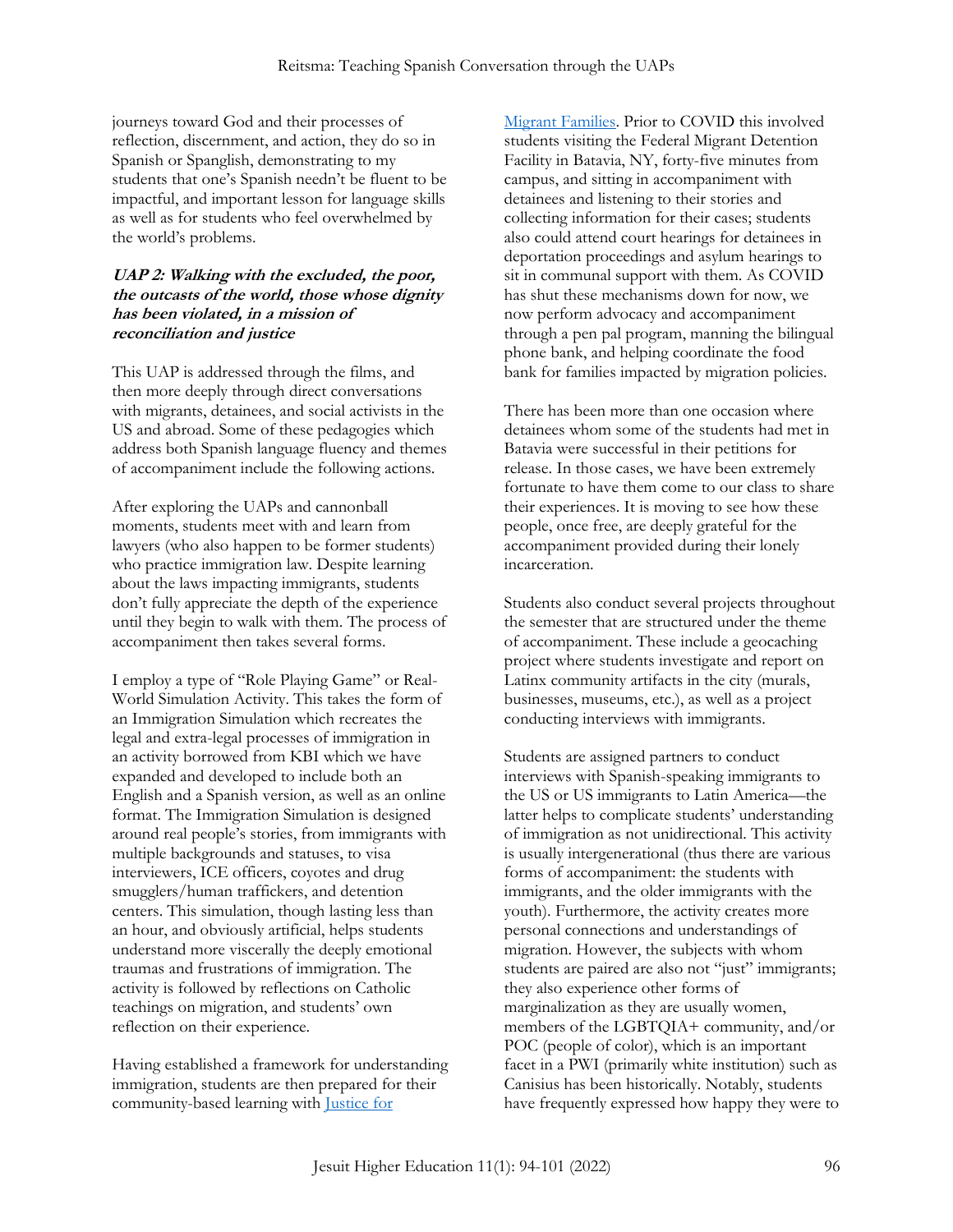have had this opportunity as they gained new friends around the globe, and someone with whom they could continue to learn and share, and the interview subjects are always happy to participate in this activity.

Since the course is not exclusively focused on the marginalization of migrants, students also meet with activists from Mexico and other locales focusing on the rights of women, LGBTQIA+, and other marginalized groups. These speakers include: Tamara Blanca, a feminist activist in Puebla, Mexico; Karla Rey, a trans/muxe activist and cultural leader from Oaxaca & Mexico City; [Onán Vázquez,](https://www.facebook.com/NoDejarseEsIncluirse/) an LGBTQIA+ and Indigenous Rights activist in Puebla, Mexico; and Yolanda Arroyo Pizarro, an Afro-B oricua lesbian feminist author and activist from Puerto Rico.

In furtherance of the UAP directive to accompany the marginalized, and given the wide diversity of marginalized peoples, students are required to attend a variety of the Borders & Migrations public events; exceptional students help plan and coordinate them. The series features artists, filmmakers, photographers, writers, and social activists who expose students to various forms of accompaniment, discernment, reflection, and action in ways that lead us toward hope (returning us to UAP 1).

#### **UAP 3: Journey with Youth, to accompany young people in the creation of a hope-filled future**

This UAP is met through a variety of activities that on the surface are more focused on language instruction and practice but in experience, fulfill this UAP goal, primarily through our program of Dual Immersion and *tertulias*.

One of the more impactful activities within this UAP is the use of Dual Immersion, a Jesuit AUSJAL/AJCU collaboration involving virtual conversation practice with peer English-language learners in Mexico: students spend half a session speaking in English, and the other half in Spanish. In addition to language practice and cultural exchange, students often develop profound friendships. These semi-structured conversations (themes are provided and professors visit the groups) had traditionally been done via Skype,

computers, and phones, but is now done entirely via Zoom and breakout rooms, which has provided significant group independence and has allowed students at Canisius in partnership with English-language learners in different Jesuit Universities throughout Latin America to learn about the lives, concerns, and interests of their peers. Students talk about typical things like holidays, foods, film, and music, but also serious topics such as crime, poverty, and immigration. In addition, students learn a lot of slang and gain a whole different perspective on youth culture. I have had students who, after graduation, or during an internship abroad, or during study abroad write me to thank our program for organizing these virtual exchanges: they establish friendships and visit each other. Dual Immersion allows students to forge new friendships through an exploration of problems, perspectives, and hope through a bilingual, bicultural, international collaboration.

Another youth accompaniment activity is our *tertulias* which are informal conversation practice with peers fluent in both languages. Our advanced students pair with exchange students from Spain or Latin America for in person conversation. We also structure virtual *tertulias* with students in Latin America. These activities are entirely organized by the students, without any direct faculty involvement; leaders are financially compensated for their work through a scholarship, and present on their evolution as bicultural, bilingual leaders at the end of the year. *Tertulias* offer our students the opportunity to develop as culturally competent leaders through peer-to-peer youth engagement.

Many of our films also deal with immigrant youth, adding another dimension to the UAPs of marginalization and youth accompaniment. Students have had occasion to interact with young children, primarily children who are US citizens of undocumented parents, DACA youth, or children of families of mixed status. Interactions with these children have usually happened through a Borders & Migrations event or through the servicelearning food bank activity which includes communal meals with immigrant families.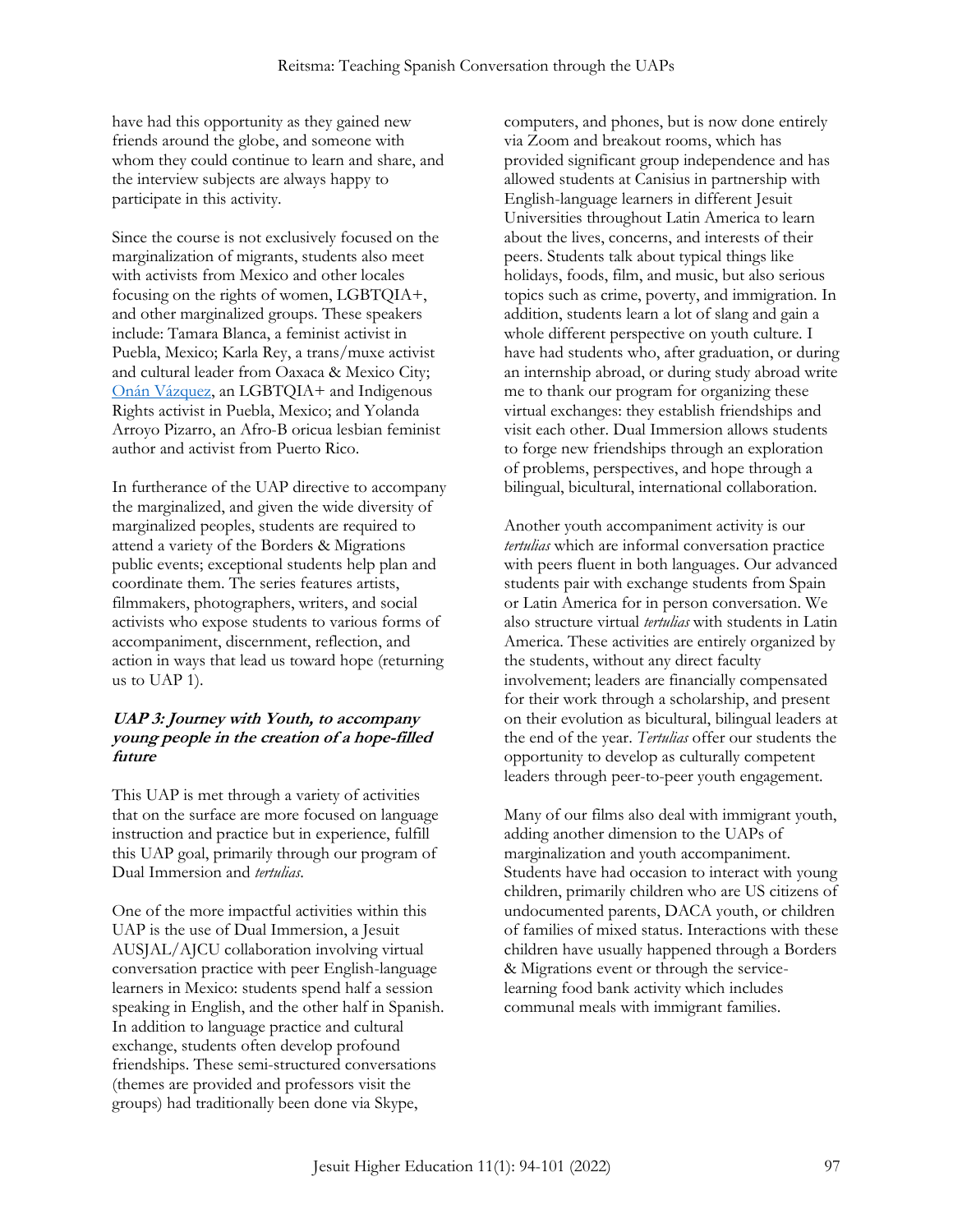#### **UAP 4: Caring for Our Common Home**

The final UAP is addressed through films and conversations with environmental activists such as José Ignacio Escorriola from Costa Rica. This theme is connected to the second UAP as it is often poverty induced by climate change, monoculture (too often to feed the narcotics market), neoliberal economic policies, and extractive capitalism which contribute to the push/pull factors of migration. Through their conversation with José Ignacio, students learn of the impact of climate change, the challenges faced in developing nations such as Costa Rica, and the strategies employed to help protect the natural environment which is such an integral part of the economic infrastructure of the country.

#### **Outcomes**

Throughout the semester, then, students are exposed to theories, practices, and direct experiences of in/justice (both juridical and extrajudicial) which result from practices around the following themes: Immigration, Children's Rights, Women's Rights, LGBTQIA+ rights, LABIPOC rights, and Environmental Rights. The theories and practices of justice which inform the actions in favor of justice focus on liberation theology, restorative/reparative justice, reconciliation, social activism, and revolution, as well as learning about the US judicial system and strategies of criminalizing marginalized bodies*.*

Through these various activities addressing the four UAPs as outlined above, students gain a deeper understanding of legal constructs around race, gender, sexuality, citizenship, migration status, and the laws and social structures that define an individual's relationship to the state (both in the US and abroad), as well as alternative practices of justice that confront these injustices. Students learn the push/pull factors of immigration, the US's culpability in these injustices, and the consequences of racial, gender, and sexuality discrimination, the impacts of war and poverty, and the criminalization of marginalized bodies (the female, black, brown, and queer body), and how people attempt to escape, navigate, or change these oppressive systems. We also explore environmental in/justice and its causes and consequences. Students

experience how discriminatory enforcement of power is part of the US justice system (particularly vis-à-vis immigration policy) and the social structure (from the economics of migrant labor to the profit motives of our carceral system); additionally, students learn how power structures maintain systems of oppression based on categories of disenfranchisement relative to women, LABIPOC, and LGBTQIA+, both in the US and Latin America.

In the final project for the course, students are tasked with describing the factors that lead to injustice for a given group of people of their choosing, from the UAP framework, and their relationship to power/powerlessness. At the end of the semester students are expected to explore these various approaches to justice and how they themselves may play a role in crafting a more just and equitable world. This is done through a reflection wherein students discuss the theories, practices, and experience of in/justice they have encountered and how justice is defined and enacted in the US toward a specific group. Reflecting on what they learned and their own experiences of the problems the UAPs address, they discern the causes of injustice and form a plan of action about how they will, in their own personal lives, take action to effect change and address injustice. The final project demonstrates the students' ability to synthesize what they have learned in terms of theories and practices of justice and injustice, the lived experience of those who have been marginalized by systems of in/justice, and the work of those confronting injustice by asking them to reflect on what they have learned and develop an action plan to confront a particular area of injustice. Students learn to take responsibility for the mitigation of injustice and the promotion of justice. This is meant to return the focus of the course to UAP 1: Finding God, goodness, and hope. The expectation of the final reflection is that they see the course's various elements as cannonball moments, prompting reflection and discernment, with the tools to empower them to see God, goodness, and hope in their lives, motivating them to take action.

These final projects, along with the conversations with our guest speakers, the interviews with immigrants, and the reflections on their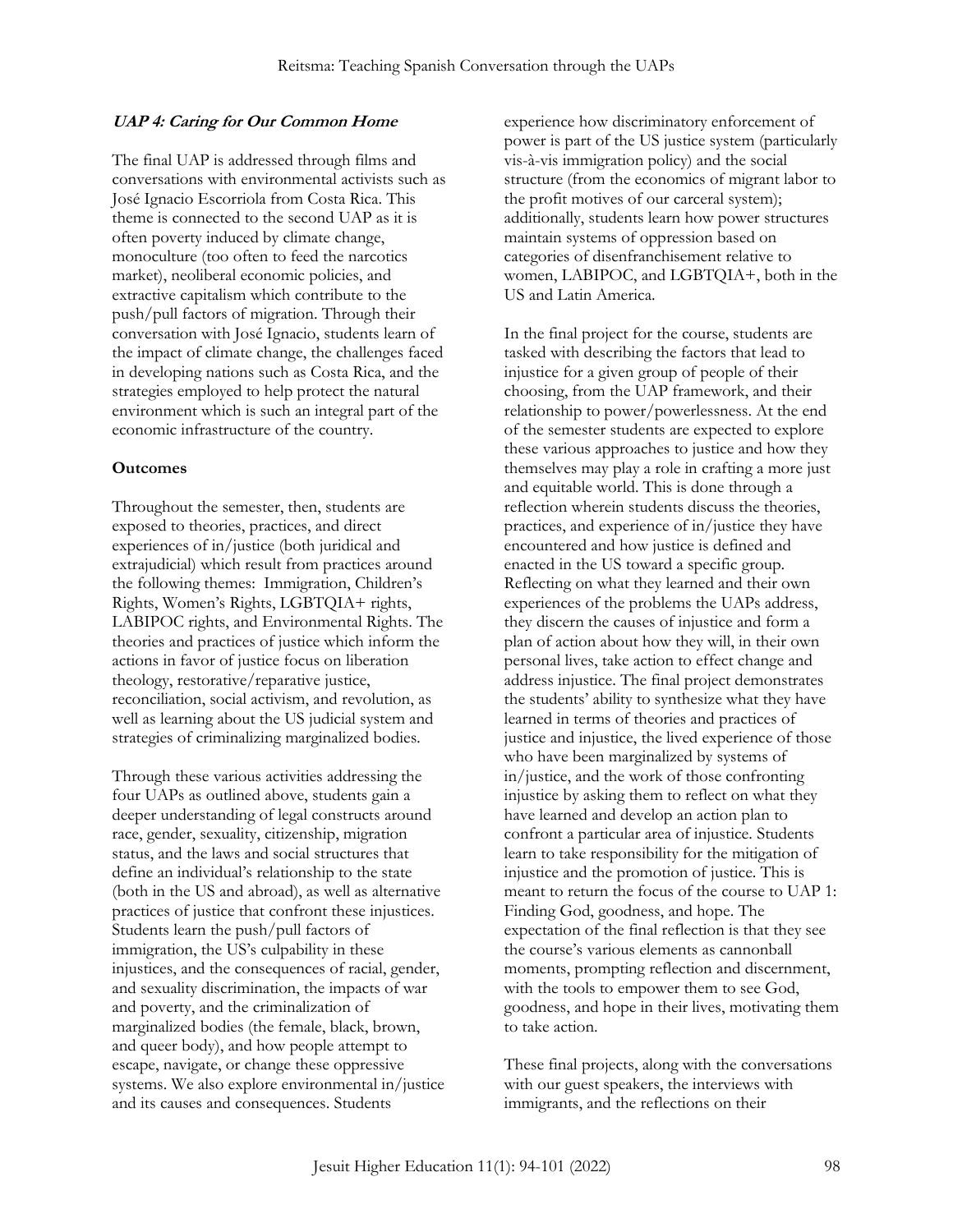community-based learning are included in the [Borders & Migrations Teaching Toolkit](https://drive.google.com/drive/folders/1DRSFqcz6Y_N2-cJ_3AEHCwYPKcQKf5nk?usp=sharing) via our [YouTube channel.](https://www.youtube.com/channel/UCOMF7XtMKJIuVb1s4_hgapg/playlists) The results of this pedagogy are clear. Students produce deeply moving, thoughtful, and reflective projects, discerning through their experience of others' tragedies and challenges, determined to take action. Sometimes the action is as simple as finding their courage and their voice to confront their family members who have less evolved views on these issues. Others take even bolder steps to run the social media for Justice for Migrant Families, to continue service learning, or to continue volunteering their services to Borders & Migrations Initiative. Students have said how this integrated, multi-pronged approach provides them with a variety of tools and knowledge to respond to those who express points of view that are inaccurate. More than one student has been inspired to take action by volunteering a year of service either through Jesuit Volunteer Corps or other volunteer post-graduate actions. Because of student interest in the issue of migration resulting from their experiences in this course, I established a volunteer, credit-bearing internship partnership with KBI in Dos Nogales Arizona/Sonora. A significant number of students have, as a result of the reflective, experiential

process of the course, completely changed their majors. An African American recent graduate abandoned her business degree to focus on a graduate degree in community communication strategies to help organizations develop more effective messaging around these issues; a large number of students who never did the prelaw program decide to go to law school to practice law advocating for justice on various of the issues explored in this class. One student who studies prelaw and criminal justice was offered a prestigious internship with Immigration and Customs Enforcement (ICE) but turned it down after she learned about the problems in our system and the problems of injustice. One student was so inspired by our conversation with Sr. Peggy that she very nearly left school to move to Suchitoto so that she could become the next Sr. Peggy. As another student said: "watching films of such emotional impact is important but what do you do with that? Reading statistics on immigration is also important but lacks contextual meaning. Combining the films, the statistics, and the actual experience of people, and making personal connections helps me understand the realities and makes it personal."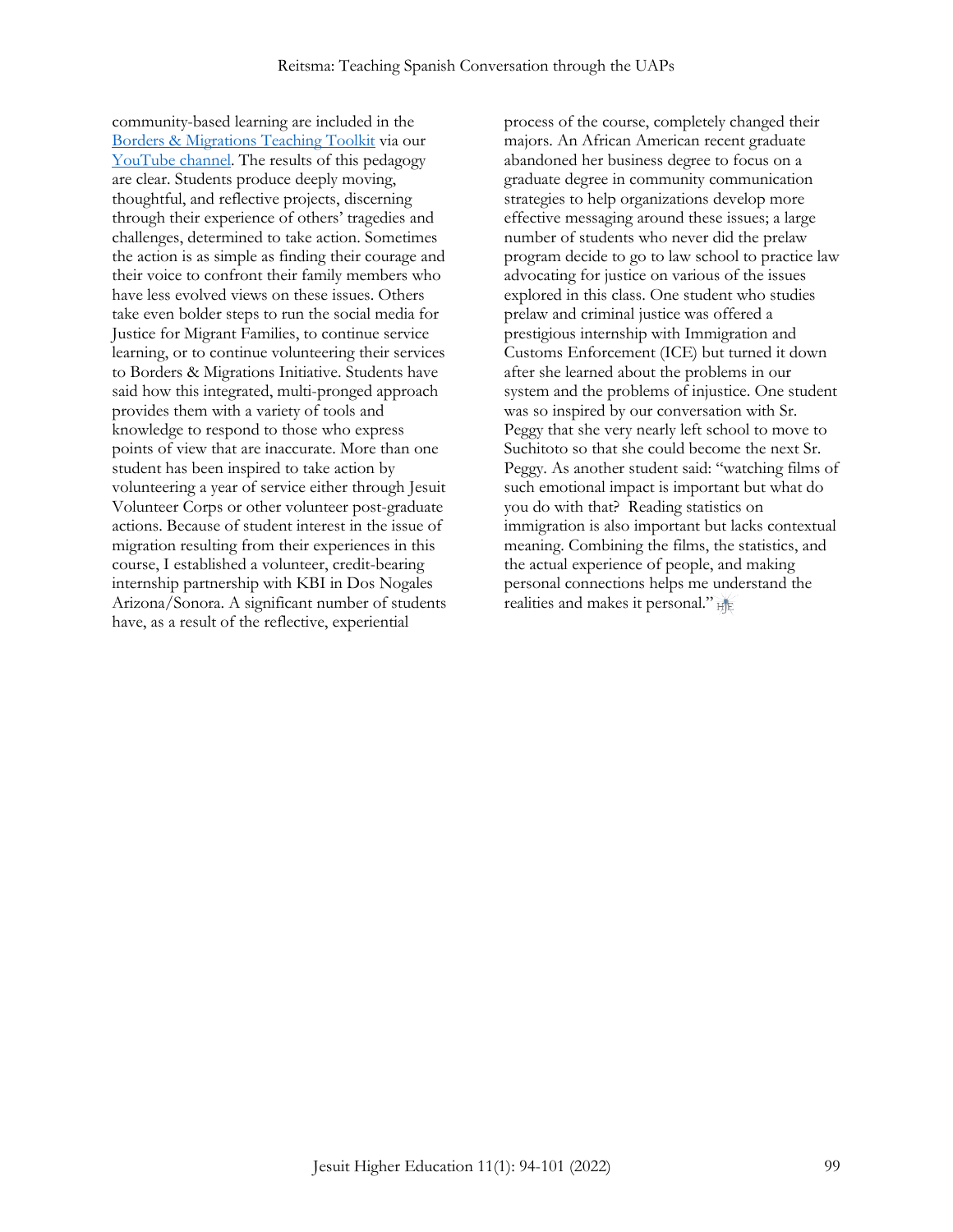#### **Appendix: Sample Syllabus/Schedule Conversation: Latin America in Movement**

#### **UAP 1: Showing the Way to God/Goodness/Hope**

*Week 1*

UAPs Introduction: ¿What are the UAPs? What do they mean? Why study them?

1) Know God/Goodness

2) Walk with the Excluded

3) Walk with the Youth

4) Care for Our Common Home Cannonball Moments; UAPS (videos) Film: *Cuento Chino/Chinese Take Away*

## **UAP 2 & 3: Walk with the Marginalized & Accompanying the Youth**

*Who are the marginalized and excluded? Immigrant, the LGBTQIA+ community, youth and women*

#### **Part 1: Immigrants**

*Week 2* Films: *Bestia* and *Which Way Home* JFMF Community-Based Learning Training and "What Is Service Learning?"

#### *Week 3*

Films: *Sin Nombre* and *¿Quién es Dayani Cristal?* JFMF Community-Based Learning Training part 2 *Video 1: Who Am I?*

#### *Week 4*

Desert Walk, Backpack Activity, the Border. Virtual class visit from KBI: Jaret Ornelas and Fr. Pete Neely (and their own cannonball experiences)

*Video 2: DUE: "What Would Be in My Backpack"*

Virtual class discussion with Immigration Lawyers explaining the processes of immigration and the consequences of irregular immigration.

#### *Week 5*

Immigration Simulation (in partnership with participants in Mexico)

Begin AUSJAL/AJCU Dual Immersion/Inmersión

Dual

#### *Week 6*

Films: *Crossing Arizona* and *Desierto* Dual Immersion/Inmersión Dual

*Week 7*

Dual Immersion/Inmersión Dual *Video 3: Geocaching Project: Exploring LatinX Buffalo*

## **UAP 3: Walking with the Youth**

*Week 8* Films: *7 Soles* and *Misma Luna* Dual Immersion/Inmersión Dual

#### **UAP 3: Our LGBTQIA+ Family**

*Week 9* Films: *Jornaleros* and *Nadie Nos Mira* (gay immigrants) Dual Immersion/Inmersión Dual

#### *Week 10*

Virtual conversation with LGBTQIA+ Immigrants Films: *Contracorriente/Undertow* and *Etiqueta no rigurosa/No Dress Code Required*

#### *Week 11*

Virtual conversation with Onán Vázquez LGBTQIA+ and Indigenous Rights activist from Puebla, Mexico Film: *Carmín Tropical* Virtual conversation with Karla Rey, *muxe* community leader from Oaxaca *Video 4: Migrant Interviews*

#### **UAP 3: Women**

*Week 12* Films: *Camila* and *Crimen del Padre Amaro/The Crime of Padre Amaro* (women, misogyny, and the Church) Conversation with Tamara Blanca, feminist activist from Puebla

## **Back to UAP 1: Concientización/Awakening and Awareness & Cannonballs**

*Cannonball Moments/Ignatian Transformations: Change Leaders (even if one disagrees with their methods of change)*

#### *Week 13*

Film: *Romero* (with readings on Liberation Theology and Pedagogy of the Oppressed) Virtual conversation with Sr. Peggy from Casa de Arte

para la Paz, Suchitoto, El Salvador